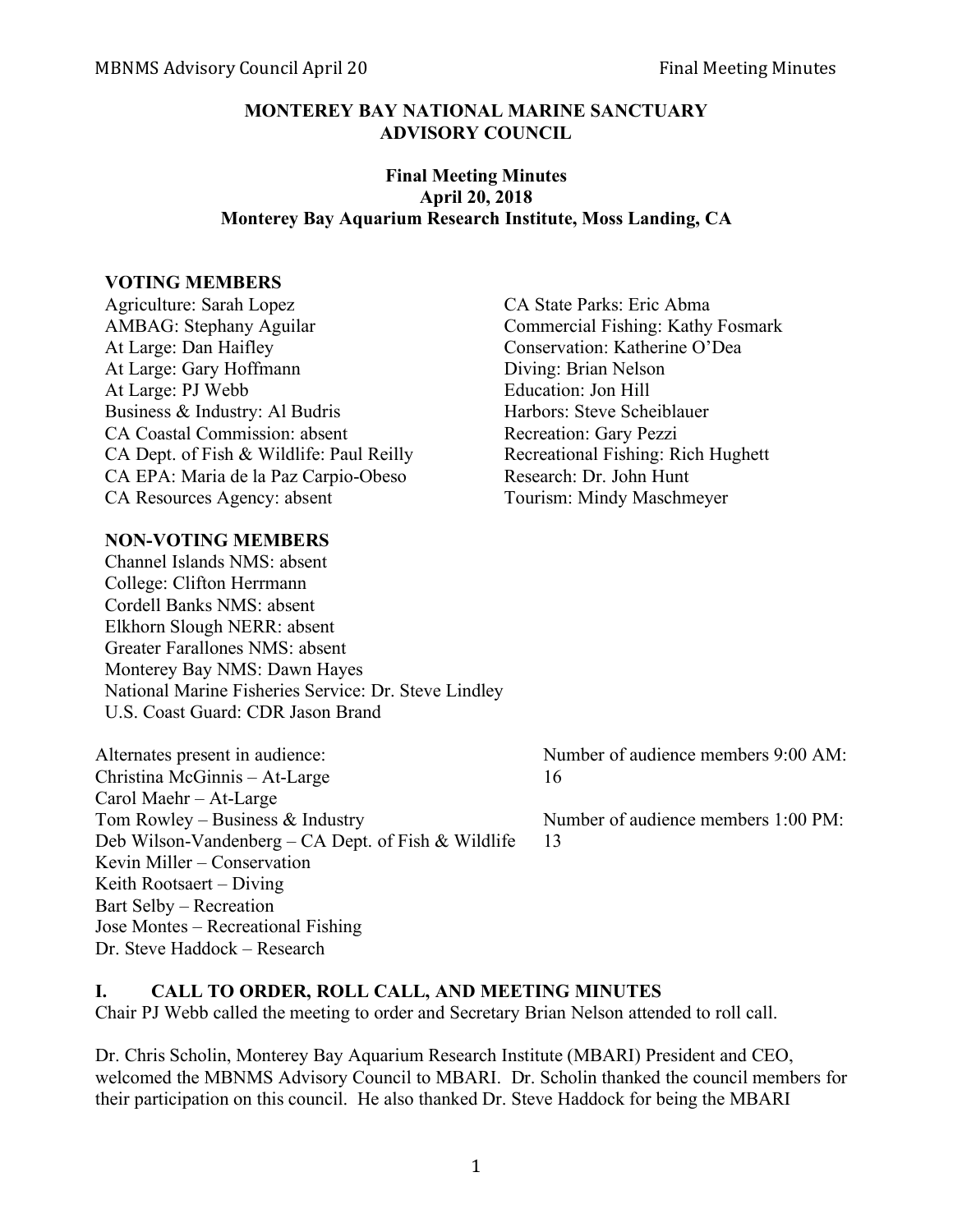representative on the Advisory Council. He mentioned the importance to find common ground and move ahead cooperatively during these uncertain times. David Packard, founder of MBARI, believed councils like this were a fundamental tenant of how MBARI should operate as an organization. Dr. Scholin believes Mr. Packard would be thrilled to have the council here. MBARI just turned thirty years old. He encouraged council members to look over a special issue of the *Journal of Oceanography* to which MBARI contributed papers. MBARI just launched their 2017 Annual Report. In the report you will see MBARI reaching out beyond their walls to industry, conservation, policymakers and fellow scientists to expand on what they can do in-house. To access the annual report: https://annualreport.mbari.org/2017/

A council member asked for more information on the MBARI seminar series. Dr. Scholin explained these seminars occur roughly every two weeks. They are open to the public and cover a wide range of topics. The seminar series schedule is available on the MBARI website. For more information: https://www.mbari.org/products/educational-resources/seminars/

## **APPROVAL OF MEETING MINUTES**

Approval of February 16, 2018 DRAFT Meeting Minutes The advisory council approved the February DRAFT Meeting Minutes.

Dan Haifley introduced a motion to approve the February meeting minutes.

Seconded by Maria de la Paz Carpio-Obeso.

## **MOTION: Passed**

(Vote: 11 in favor, 0 opposed, 3 abstentions)

## **II. STANDING ITEM: Superintendent Report**

BeachCOMBERS – some results were published recently in *Geophysical Research Letters* in the paper entitled "Massive mortality of a planktivorous seabird in response to a marine heatwave." It is great to see the work being put in by staff and volunteers being utilized. The program has expanded south into the Ventura area partly due to the oil spill that happened recently. This program offers one of the longest-term datasets MBNMS has.

Dawn Hayes and Dr. Andrew DeVogelaere presented a Volunteer of the Year award to Dr. Scott Benson and Dr. Karin Forney. Dr. Benson developed the volunteer training course and methods for BeachCOMBERS in 1997 with significant science and agency application advice from Dr. Forney. Once the program was off and running and administered by NOAA's Monterey Bay National Marine Sanctuary, they naturally stayed on as volunteers. They have been monitoring the same 3-mile stretch of beach, monthly for 21 years, documenting beach cast birds and marine mammals. Both Scott and Karin show a dedication to Monterey Bay National Marine Sanctuary and have been model volunteers for these past 21 years by walking their beach, without fail, each month. They happily contribute to annual volunteer appreciation and training events, sharing their scientific insights and a knack for riveting storytelling.

Dawn thanked Clifton Herrmann, College seat primary, and Megan Rodenbeck, College seat alternate, for their service on the AC. This AC meeting marks the end of their term of service. Clifton will be helping MBNMS to recruit for a new primary and alternate. Dawn mentioned how much she appreciates Clifton's contribution to council meeting conversations and being involved with working groups. The College seat perspective has been a valued addition to the AC.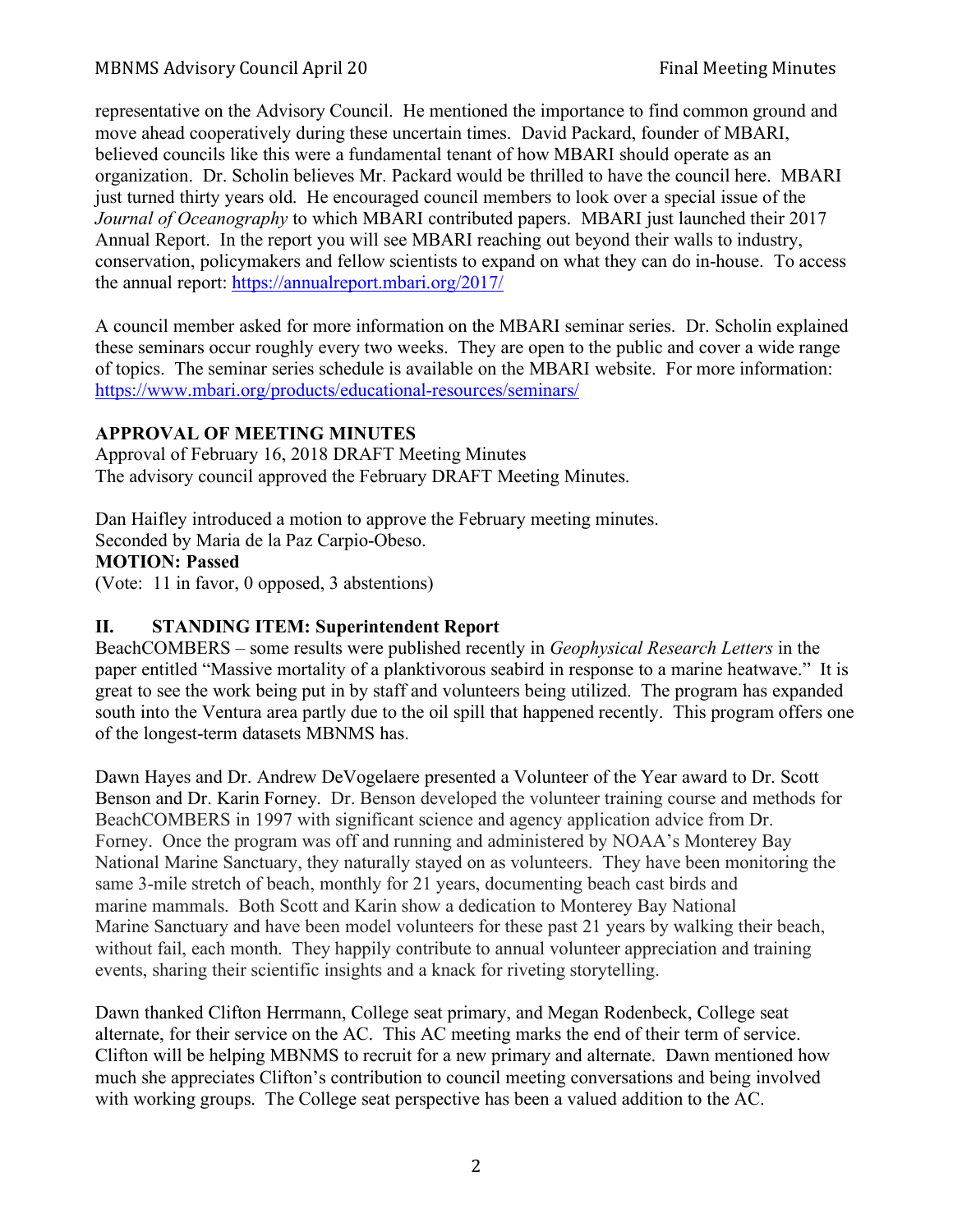Clifton mentioned being on the AC has been a great opportunity for him to assist in integrating college students with the AC. He gave a summary of the work he has done for the sanctuary with a citizen science plankton program as well as a literature review he collaborated with fellow students on using 1,018 papers, a meta-analysis looking at where science has been conducted in the sanctuary and the topic of each study. Overall, they reviewed about 14,000 papers, many of those being from the SIMoN database.

Nichole Rodriguez mentioned recruitment has opened for the College seat primary and alternate and will close on Friday, May 31<sup>st</sup>. A council nomination sub-committee was established: PJ Webb, Dan Haifley, Dr. Steve Haddock, and Maria de la Paz Carpio-Obeso.

PJ gave an overview of the results of an Executive Order addressing a draft proposed five-year Outer Continental Shelf offshore oil and gas leasing program. MBNMS's AC sent a letter in opposition of this plan during the public comment period. Overall, more than 1.35 million comments were registered in opposition to the plan.

## **III. PUBLIC COMMENT FOR ITEMS NOT ON THE AGENDA**

Christian Zajac, commercial fisherman: I tried repeatedly to get crab gear whale interaction research but got no results from NOAA so far. Any new legislation regarding crabbing must be halted until proven scientific evidence is provided to me. That a) numbers used in lawsuit are proven, b) crab gear poses threat to habitat of whales listed under ESA (I believe it does not), c) is the NMSAC neglecting verbal agreement we all remember in the creation of MPAs where they said they wouldn't restrict commercial fishing in any way? MBNMS AC rode the wave created by the by the CBD and recommended new management measures against fishermen and women, but try as I might, I never got anyone from NOAA Science to provide or verify evidence of each entanglement, or provide physical evidence, like a float with a name attached to it. It is not the DFW who loses much in this lawsuit levied by CBD. It's the fishermen who lose our heritage, traditional fishing areas and millions of dollars in the worth of our boats, permits and pots. Now that we are accused of killing whales, all published entanglements must be verified and proven, before new restrictions are imposed on crabbing.

The core of the ESA states that the environment is the important part of the recovery of listed species and statistics show a huge surge in whale populations pointing to the fact that crab gear is not affecting their recovery in any significant way.

Crabbers love whales and working with the DCTF working group best practices have already reduced entanglements this year. So instead of celebrating success, we get a bill for disaster money attached to a bill forwarding regulatory action. The rat trap and the cheese.

In conclusion, this increase entanglement came about because the crab season was delayed because of a questionable domoic acid scare. MPAs introduced goofy, manmade lines that create areas where crab gear is concentrated at unnatural angles. Crabs aren't rock cod so why were they prohibited in MPAs? Properly placed crab gear is baited regularly and the bait and ropes create swarms of copepods and food webs, which create feeding opportunities for hungry cetaceans. In Alaska, orcas pluck black cod and halibut from fishermen's long lines and comically, sperm whales take an average of 1,000 dollars' worth of sable fish per day from longline boats. These are lines with hooks on them. The idea that crab gear is a real threat to cetaceans is absurd, perpetuated by those who are perversely anti-fishing, and oil companies will benefit by the removal of fishermen from their traditional fishing grounds. Oil drilling, toxic e-waste and climate change present the real threat to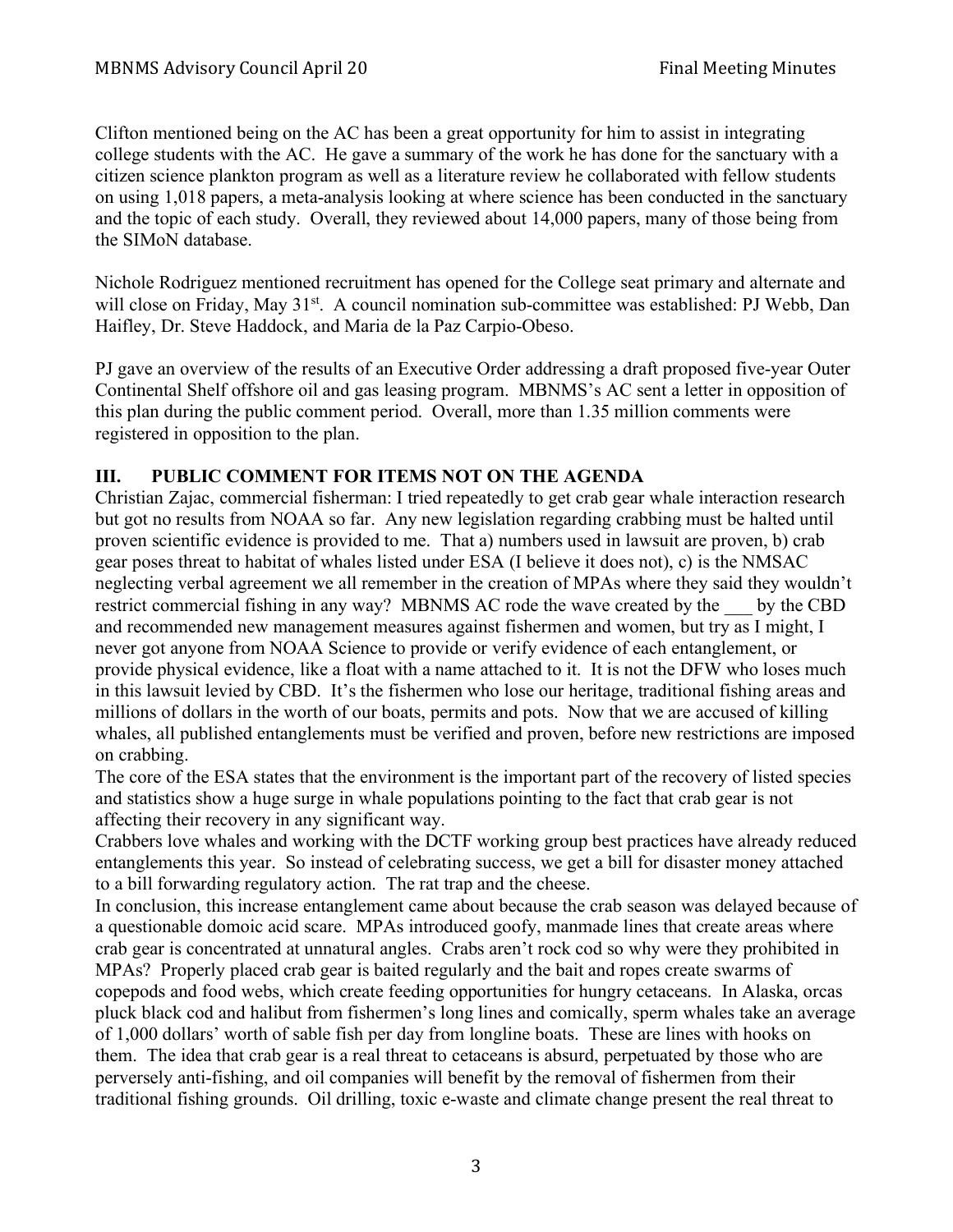the environment and to the whales. The MPA process used the Delphi system to separate and disenfranchise fishermen and was anything but open and transparent as touted, and left giant loopholes for oil drilling.

## **IV. STANDING ITEM: Member Announcements**

Keith Rootsaert, Diving alternate: attended Marine Resources Committee meeting on March 6<sup>th</sup> in Santa Rosa. There was a presentation of proposed collaborative strategy for purple sea urchin removal to support kelp recovery.

Dr. Steve Haddock, Research alternate: no announcement

Kevin Miller, Conservation alternate: no announcement

Jose Montes, Recreational Fishing alternate: no announcement

Clifton Herrmann, College primary: no announcement

Jon Hill, Education alternate: no announcement

Steve Scheiblauer, Harbors primary: mentioned an article in *Monterey County Weekly* entitled "After decades of facing off against each other, fishermen and conservationists team up." MBNMS helped create a collaboration between trawl fishermen and several NGO's to successfully develop a collaborative proposal addressing changes that may occur to essential fish habitat (EFH) boundaries. The collaboration resulted in some new areas being recommended for closure to trawling, while other areas previously closed would be reopened to provide more fishing opportunity. The proposal was presented at a Pacific Fishery Management Council meeting and it was unanimously voted to protect more than 136,000 square miles of seafloor habitat from bottom trawl fishing while reopening other areas.

Carol Maehr, At-Large alternate: thanks Brian Nelson and Dawn Hayes for answering her questions about cruise ships in the sanctuary. Concerned about the monitoring and reporting of discharges, or lack thereof, from cruise ships when they are in MBNMS. Believes the rule is that nothing except water used to cool engines will be discharged while cruise ships are in MBNMS. As it is now set up, the monitoring is the shared responsibility of the Coast Guard and the sanctuary. Scott Kathey is from the sanctuary and is responsible for the actual monitoring and is taken to the ships by the Coast Guard for the inspections that are random and not done every time a ship is anchored. Was told that any citizen could ask for the records of the inspections, a public document, through the sanctuary office. Dawn Hayes tried to produce such records with Scott Kathey's help as he is on detail at Gray's Reef NMS. Carol expressed concern there would be no monitoring while Scott was away. For the rest of the calendar year there are 10 more cruise ships expected. Carol was told there are no reports. Carol's concern is there should be a report from every inspection, whether it be negative or positive. It should include time, date, what discharge tank records were checked and what they read, and anything else that is pertinent. Carol suggested that the AC receive a presentation on how discharge monitoring of cruise ships while in the sanctuary is conducted, reported and recorded. She hopes this leads to an accurate and reliable ongoing history of records.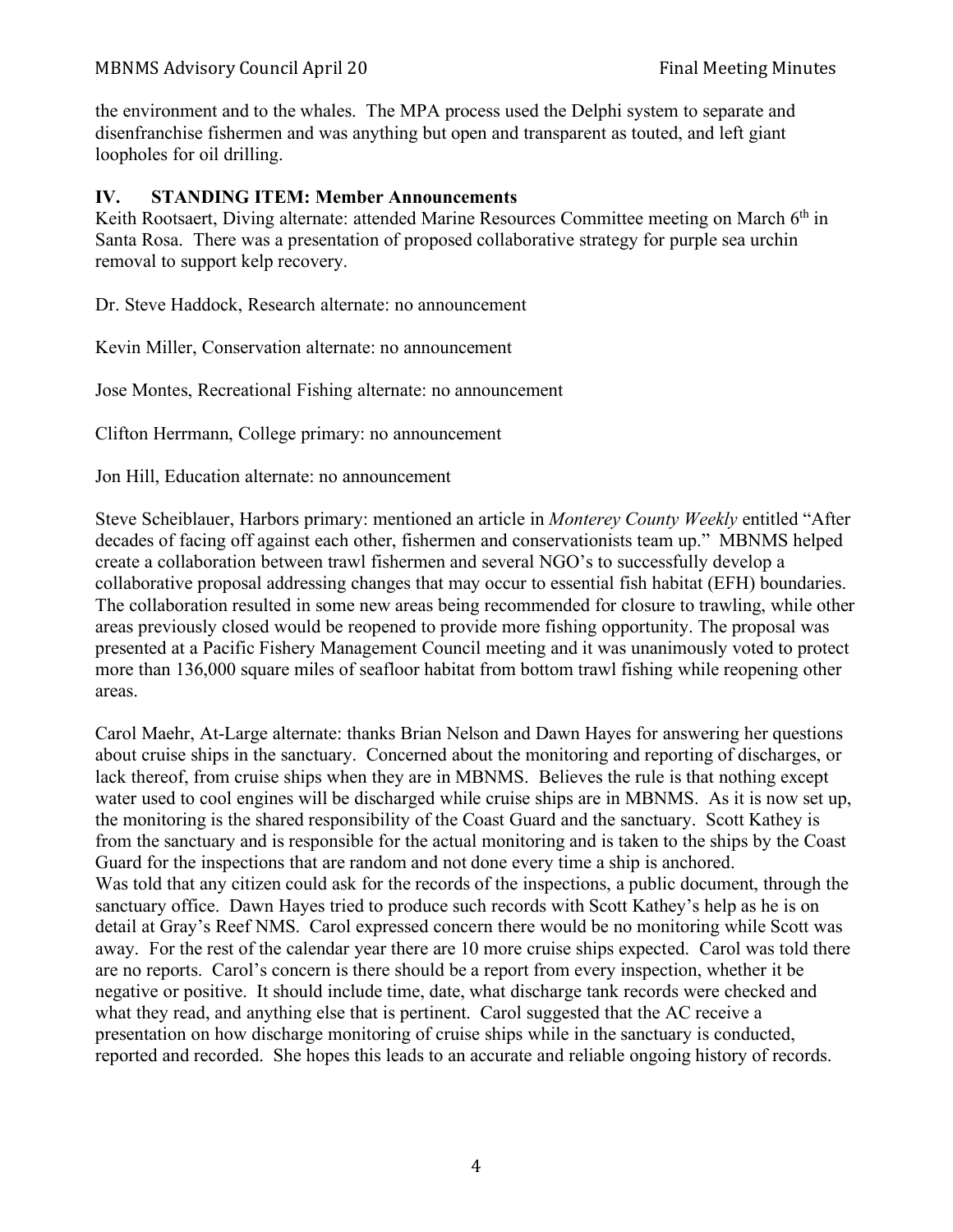Dawn clarified Scott Kathey's duties have been reassigned while he is at Gray's Reef NMS. Bridget Hoover is the contact for emergency response and Karen Grimmer is the contact for enforcement. Inspections are ongoing.

Kathy Fosmark, Commercial Fishing primary: no announcement

Rich Hughett, Recreational Fishing primary: new Recreational Fishing Newsletter will be coming out again May 15th. He is looking for new articles. Contact him with any ideas.

Monterey County Fish and Game Commission has about \$30,000 to give as research grants. They are currently looking for proposals.

Attended a public hearing on the PFMC proposed alternatives and environmental assessment for 2018 ocean salmon fishery regulations. The recreational fishing salmon season will be open April  $7<sup>th</sup>$ to July 12<sup>th</sup>. The commercial fishing salmon season was scheduled for May 1<sup>st</sup> to May 16<sup>th</sup> but at the last PFMC meeting they extended the season to 19 days.

Kathy Fosmark clarified the short season for the commercial salmon fishery is due to the rivers, not overfishing. To determine how many fish are available for the fishery, CDFW counts the jacks (fish not ready to spawn) that go back into river. They then extrapolate those numbers to find out how much will be available for fishery.

Katherine O'Dea, Conservation primary: things have been a bit quieter at Save Our Shores since our last meeting compared to February when we hosted the Protest March and Rally in opposition to the Trump Administration's proposal to open our coast up to new oil and gas leases and we were in the thick of a massive letter writing campaign. Most recently we have been preparing for Earth Day and the launch of our busy summer season. On the 21<sup>st</sup>, we have teamed up with State Parks and will conduct five beach cleanups at Asilomar, Carmel River, Natural Bridges, and Panther as well as a cleanup of the San Lorenzo River Levee as part of the City of Santa Cruz's Earth Day celebration. We continue our Earth Day events on Sunday the 22<sup>nd</sup>, with an additional five cleanups at Corcoran Lagoon, Cowell, Davenport Main, Del Monte and Hidden beaches.

Next weekend, the weekend of the  $28<sup>th</sup> - 29<sup>th</sup>$ , we will be the benefactor of an Ocean's Dream Fair organized by Events Santa Cruz, the Dream Inn and Ventana Surfboards. There will be several vendors there as well as food and beverages and that's on Cowell Beach. We will also be one of the benefactors of the Big Stick Associations annual Logjam event.

I also became one of the co-chairs of the Santa Cruz MPA Collaborative. The Collaborative is hosting an Evening to Discover Marine Protected Areas, which will be open to the public and feature presentations by Cyndi Dawson, MPA Policy Advisor for the OPC and Richard Starr from the Moss Landing Marine Lab. The Meeting will be in Koppes Community Room at Cabrillo College on May 14<sup>th</sup> from 5:30 – 7:30.

Gary Hoffmann, At-Large primary: returned from Galapagos Islands. Observed and collected lots of marine debris on one of the north facing beaches on one island. Still highly recommends visiting the islands.

He mentioned being out on Monterey Bay several times since the last AC meeting. He routinely locates derelict crab pots with expired tags. The GPS coordinates were provided to Karen Grimmer. Feels there is no penalty for fishermen not retrieving their gear.

He has heard reports of drones influencing orca and dolphin pod behaviors. Orcas and dolphins surfacing less often or changing direction when drones are present. This is anecdotal information.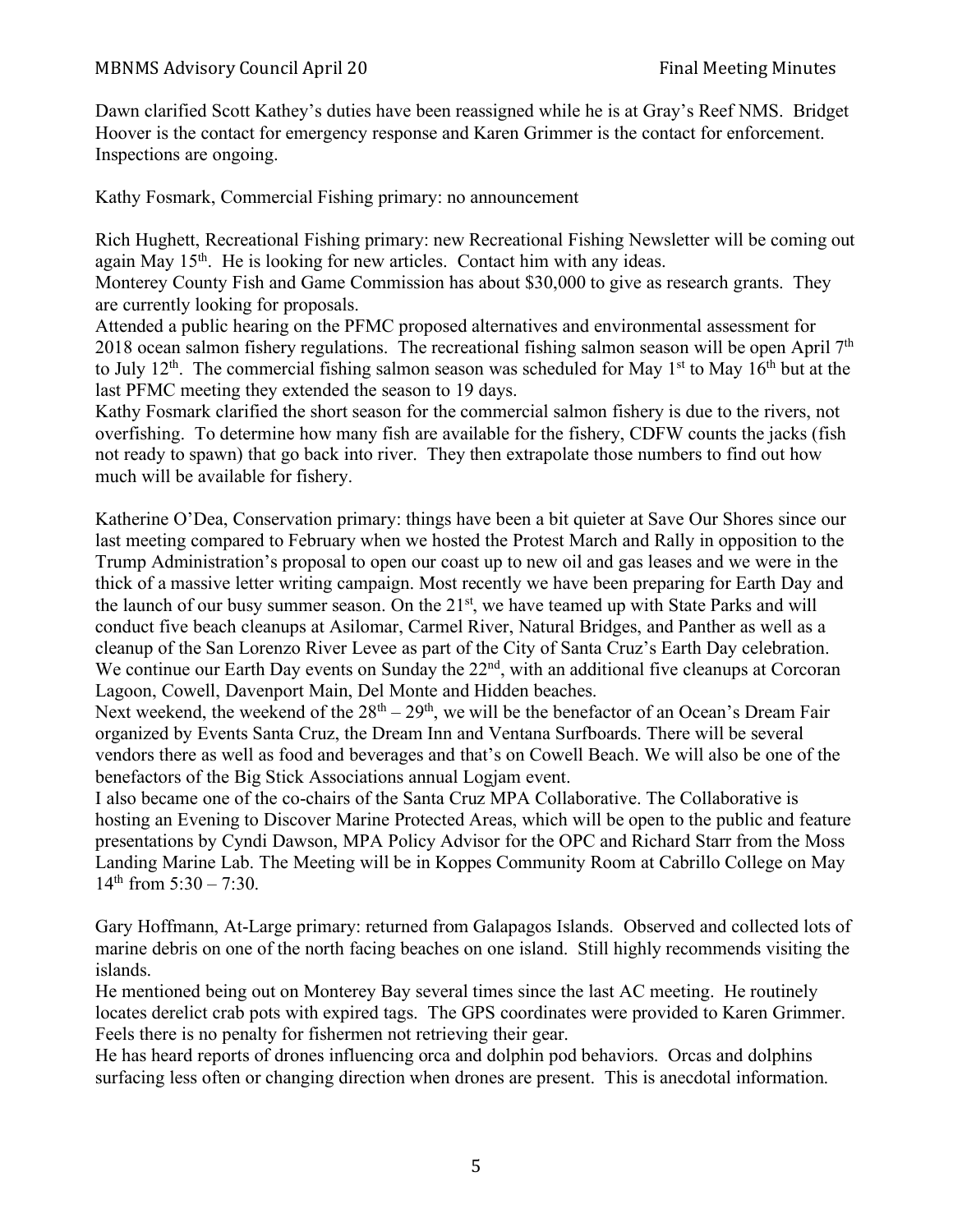Steve Scheiblauer mentioned Monterey Bay Fisheries Trust has a program paying fishermen to retrieve that gear. There is an app to submit photos of the lost gear that provides GPS coordinates so somebody can go retrieve it.

Kathy Fosmark also mentioned there is a penalty leaving their gear. Fishermen lose money by not retrieving their gear. Each crab pot cost approximately \$300.

Steve Lindley, NMFS primary: NMFS presented the *2017 California Current Annual Ecosystem Status Report* to the Pacific Fishery Management Council on March 8. The report includes observations made within MBNMS and is full of information on status and trends of the environment and resources of the MBNMS and adjacent waters. It can be found online at https://www.integratedecosystemassessment.noaa.gov/regions/california-currentregion/publications.html.

Dawn Hayes, MBNMS alternate: Extended invitation to members of the Management Plan Review Wildlife Disturbance - Approach Issues Working Group (disbanded in February 2017) to join the wildlife etiquette working group.

PJ Webb, At-Large primary: The Coastal Discover Center is only open Friday through Sunday but could be open seven days a week and it wouldn't be enough. Participating in Saturday tidepool walks and whales of the California Coast. Big events are planned for Earth Day: a beach cleanup and many gatherings. Working with California State Parks on outreach and education. May 5<sup>th</sup> is Snapshot Day. If you'd like to volunteer, you need to contact Lisa Emanuelson and take part in a training.

Gary Pezzi, Recreation primary: Surfrider Foundation has ongoing programs that are in lockstep with info and efforts effecting MBNMS AC, including: anti Bureau of Ocean Energy Management 5-year oil drilling coastal expansion draft, seismic blasting increase problems and anti-plastic pollution campaign. Also noted was an active program/kit, "Eliminating Plastic Straws", to work with municipalities, business and community. For more information visit www.surfrider.org

Al Budris, Business/Industry primary: Cannabis is going strong with 99 Development review meetings and 24 actual permit applications submitted and paid for.

New 100,000 SQ FT project received approval for the Salinas area that will package food products. Sea Otter Classic is here. Expect 70,000 spectators,  $\sim$ 15,000 athletes and a sold-out vendor venue of 500.

Monterey Bay Economic Partnership is working with Monterey Bay Area Governments (AMBAG), MST, Caltrans and Transportation Agency of Monterey County (TAMC) on a highway shoulder project for buses.

TAMC draft 2018 Regional Transportation Plan is out. Identified \$3.71 billion in costs for local streets, road operations, maintenance and rehabilitation needs across Monterey County. The plan projects \$4.63 billion of funding needed for transportation projects through 2040.

Monterey County unemployment rate is 10.3%, down from a high of 11.2% in January 2017, but up from a low of 4.7% in September 2017. California's unemployment rate is 4.3% and the national unemployment rate is 4.1%.

Economic Impacts in 2017: Agriculture @ \$8.1 billion, Tourism @ \$2.7 billion and Education @ \$1.7 billion. Top employers as well.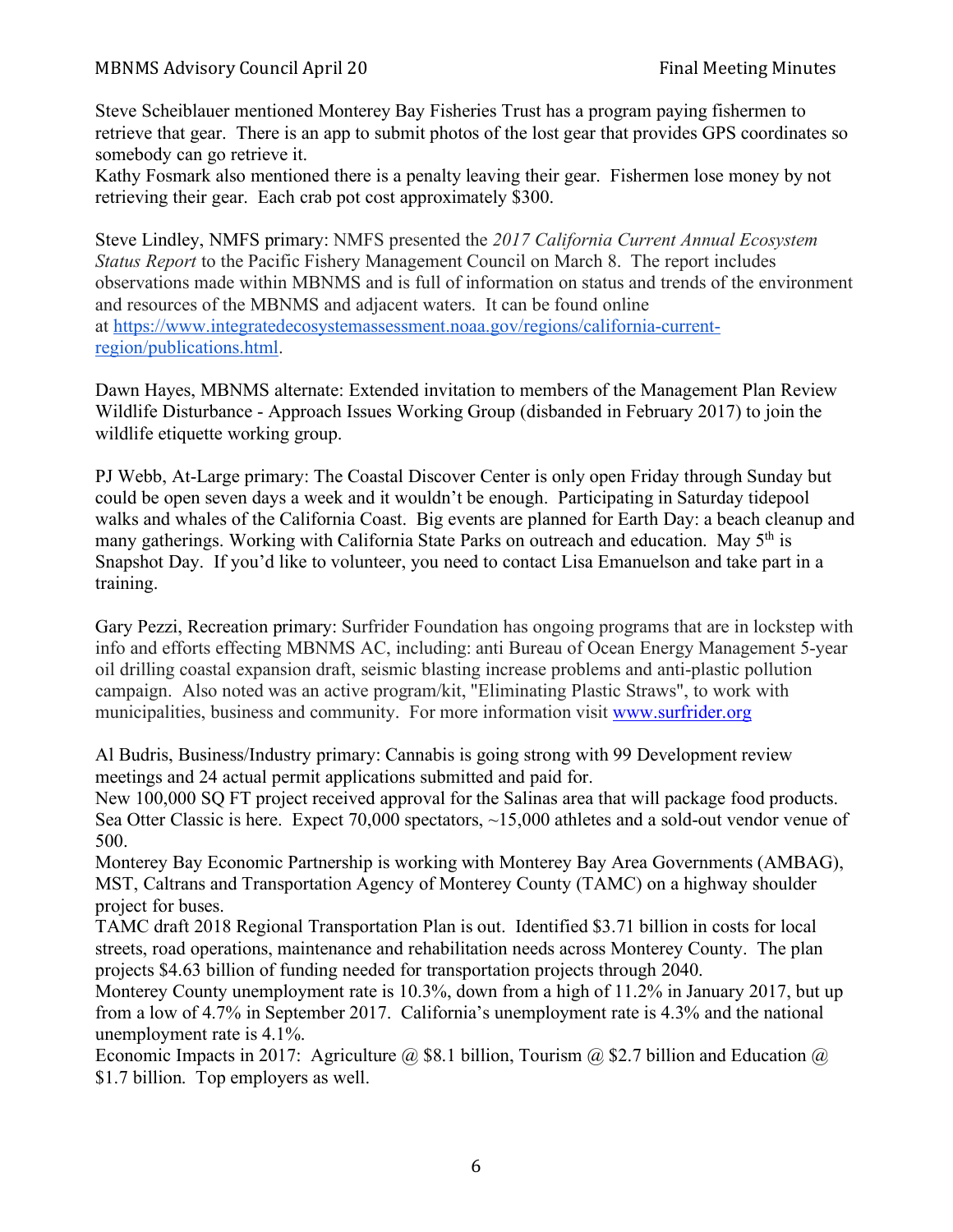Brian Nelson, Diving primary: Diving Newsletter went out on April 12. The newsletter is distributed to 2,716 active emails.

Keith and Brian will be making AC presentations at Blue Endeavors in Alameda in May, San Jose Flipper Dippers in San Jose in June and Aqua Tutus Dive Club in San Leandro in August.

In May a survey will be sent out to divers only but Brian and Keith will share the results with MBNMS Staff and the AC. Also in May, they will be giving a presentation at CSUMB on a servicelearning project involving harbor cleanups.

Earth Day this coming up on April 22<sup>nd</sup>. A dive organization will be conducting a dive cleanup off Del Monte Beach.

Stephany Aguilar, AMBAG primary: there is a drive to reverse Senate Bill 1, which has been integral in funding our transportation and roads. It took six years to get the bill passed. A petition is collecting signatures to have the bill reversed. Please don't sign it.

Dan Haifley, At-Large primary: offshore oil five-year plan ONLINE comments as of March 9: 1,670,021.

O'Neill Sea Odyssey 100,000<sup>th</sup> student celebration: 1-4 PM, Sunday, June 24<sup>th</sup>, Cowell Beach. Beach cleanup, sand castles, raffle, fun activities.

6th annual UN/NOAA Marine Debris Conference, over 700 participants from 54 countries. Bad news – marine debris problem worse than we thought – especially microscopic particles (sampling in North Sea by Germans) which are the vast majority of ocean plastic. Good news – all the work being done, particularly by young people on research and efforts to end single-use plastic and recycle and re-use existing plastic. http://internationalmarinedebrisconference.org/index.php/abstracts/

Retirement as Executive Director of O'Neill Sea Odyssey effective December 31, 2018. Link to job: sfbay.craigslist.org/scz/npo/d/executive-director/6558157207.html

It was asked if during the marine debris conference there was any information on mutant enzyme eating bugs that eat plastics. Dan responded that there were a couple poster presentations. He talked to one of those people but not in depth.

It was also asked if, regarding the offshore oil five-year plan, there was a percentage of comments that were in favor of the plan. A very rough estimate would be about 10%.

Dr. John Hunt, Research primary: no announcement

Maria de la Paz Carpio-Obeso, CA EPA primary: Water Quality Control Policy on the Use of Coastal and Estuarine Waters for Power Plant Cooling (Once-Through Cooling Policy) – The State Water Resources Control Board (State Water Board) Statewide Policy on the Use of Coastal and Estuarine Waters for Power Plant Cooling, also known as the Once-Through Cooling or OTC Policy, regulates the use of seawater for cooling purposes at the power plants in California. The OTC-Policy requires owners or operators of existing power plants to implement measures to mitigate interim impingement and entrainment impacts resulting from their cooling water intake structures. Staff started working on the interim impingements and entrainment determinations and invoices covering once-through cooling from October 2016 through September 2017. Owners or operators of the powers plants provided the payments from the first interim mitigation (2015-2016) to the Ocean Protection Council and the California Coastal Conservancy for mitigation projects to increase marine life associated with the State's Marine Protected Areas in the geographic region of the facility.

The OTC Policy requires the Statewide Advisory Committee on Cooling Water Intakes Structures (SACCWIS) to advise the State Water Board on whether the Policy's compliance schedule considers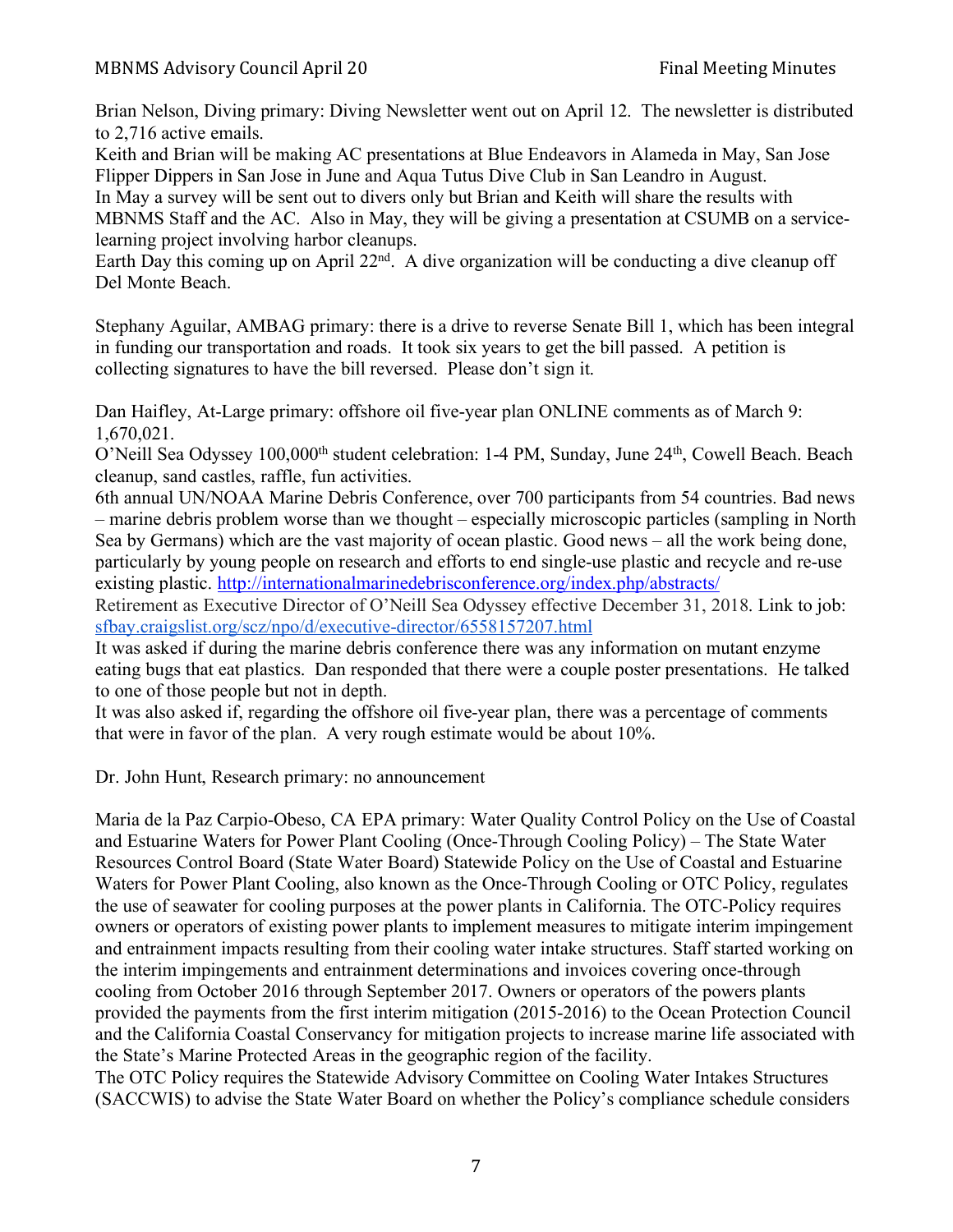the reliability of California's electricity supply. The 2018 SACCWIS Report was presented to the Board on April 17, 2018. Currently, SACCWIS does not recommend any change on the compliance schedule in the OTC Policy for the generating facilities.

Bacteria Provisions – The State Water Board is proposing a Bacteria Provisions and Water Quality Standards Variance Policy. The Bacteria Provisions, would apply to fresh, estuarine, and marine waters; include *Escherichia coli* (*E. coli*) as the indicator of pathogens in freshwater, and fecal coliform and enterococci indicators for estuarine waters and ocean waters. The Bacteria Provisions might be for Board consideration in October or November 2018. For more information please visit: http://www.waterboards.ca.gov/bacterialobjectives/.

Sediment Quality Objectives (SQO's) – Water Board staff is developing a methodology (for inclusion in the Water Quality Control Plan for Inland Surface Waters and Enclosed Bays and Estuaries) to assess sediment quality in relation to the narrative human health SQO that protects human consumers from contaminants that bioaccumulate from the sediment into fish tissue. Several groups and committees, including the SQO Advisory Committee, the Agency Coordination Committee, and the Harbor Technical Work Group, are collaborating on studies that will assist in the development, testing, and implementation of Phase II SQOs. The case study and test drive were completed in August 2017 and draft documents were released on October 24, 2017. The public comment period closed on December 14, 2017 and received a total of 11 comment letters. The Board held a hearing to receive public comments on December 5, 2017, and board consideration of adoption is scheduled for June 5, 2018.

Eric Abma, CA State Parks: no announcement

CDR Jason Brand, USCG primary: next week the California Dungeness Crab Fishing Gear Working Group will be meeting to discuss whale entanglements. It is an annual meeting for members only. The working group includes many stakeholders such as fishermen and The Nature Conservancy. He will make sure to tell them about the app to report lost fishing gear.

Paul Reilly, CDFW primary: returns for Sacramento River fall run Chinook – the main stock of salmon supporting California's ocean and Central Valley river fisheries – have been low for the third consecutive year, pushing them into "overfished" status. To meet conservation goals for Sacramento River fall run Chinook, some ocean salmon seasons have been shortened and the daily bag and possession limits for Central Valley river fisheries have been reduced. The Chinook salmon recreational fishing season between Pigeon Point and the U.S./Mexico border, which includes Monterey Bay, opened on April 7 and will continue through July 2. The minimum size limit in this area is 24 inches, and the daily bag limit is two Chinook salmon. Opening day was uneventful for salmon recreational anglers in Monterey Bay and there was little effort, most likely due to rain and small craft advisories. However, during the following 7 days our biologists interviewed a subsample of the total effort: 325 salmon anglers kept 206 king salmon for an average of 0.63 per person. Striped bass fishing from the beaches of central and southern Monterey Bay accelerated in part due to the breaching of the Salinas River at its junction with the bay, allowing land-locked stripers to emigrate. Many sublegal (less than 18 inches) fish have been caught along with a fair number of keepers.

Most recently, most of the landings of coastal pelagic species (CPS) into Moss Landing and Monterey has been anchovy with only a few boats being active. Market squid has made an appearance in the bay. The 2017/18 sardine fishing year is closed but vessels are allowed to land 40%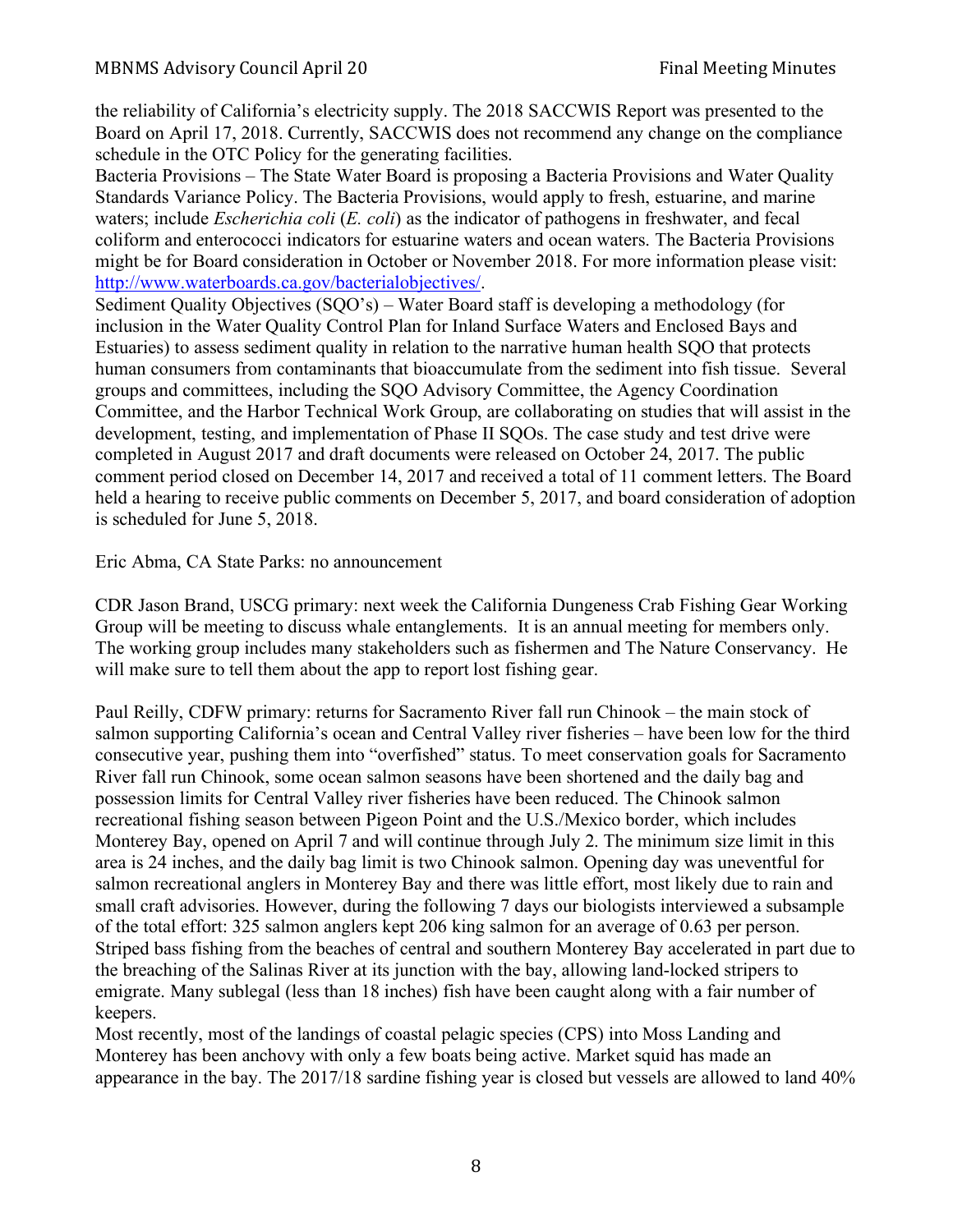### MBNMS Advisory Council April 20 Final Meeting Minutes

sardine in their CPS loads until total incidental landings reach 2,000 metric tons. As of this week, a total of 276 metric tons of incidental Pacific sardine has been landed in the state.

The Department is in the design phase of a new web-based Portal which will allow online access to the most recent, as well as historical, information on our state-managed fisheries, including lifehistory and ecological aspects, landings and catch totals, monitoring, and research. This information will be in the form of Enhanced Status Reports, which are described in our revised Master Plan for managing fisheries.

It was asked if fish counters interview fishermen with their vessel in a berth rather than at launch ramps. Paul responded that it is logistically too difficult to interview fishermen in the private slips so they rely on information gathered at the launch ramp.

Deb Wilson-Vandenberg, CDFW alternate: dovetailed on Steve Scheiblauer's report on the EFH action at the PFMC meeting. The PFMC made their final decision and unanimously voted for everything MBNMS wanted.

Mindy Maschmeyer, Tourism alternate: no announcement

Christina McGinnis, At-Large alternate: announced there is a new Agricultural Commissioner, Henry Gonzalez. He just recently started and has a very interesting story having worked with Monterey County Agricultural Commissioner's Office for many years starting as a farmworker in Salinas.

Tom Rowley, Business/Industry alternate: unemployment is the economy's limiting factor in Monterey County. For businesses, water is the limited factor. The final EIR/EIS for the CalAM desal plant was released. If the California Public Utilities Commission approves it, lawsuits will start filing. Another draft EIR could be released by the end of the year for a desal plant in Moss Landing.

Bart Selby, Recreation alternate: in regards to drones and marine life, while on GFNMS's Overflight Working Group they received a presentation on a paper. Bart will provide that paper to the AC.

### **V. INFORMATION ITEM: Kelp and sea urchins**

Dr. Cynthia Catton, environmental scientist with California Department of Fish and Wildlife, gave a presentation titled "Recent large-scale kelp loss in northern California." She gave background information on important kelp and invertebrate species, e.g., bull kelp, red abalone, red urchins, purple urchins and sunflower stars. She mentioned climate change and global expectations of climate change. Overall, these changes are expected to have a variable effect by latitude and altitude, have large-scale impacts and are likely to have multiple compounding stressors. Dr. Catton focused her presentation on northern California kelp forests, but as climate change can have large-scale impacts, similar changes could be seen in MBNMS. CDFW aerial kelp surveys showed a 93% kelp loss in 2014, an additional 33% loss in 2015 and limited growth in 2016 and 2017. There have been multiple large-scale impacts effecting the area: a harmful algal bloom in 2011, Sea Star Wasting Disease in 2013, a purple urchin explosion and persistent warm water both seen in 2014. Dr. Catton discussed the many ways to support recovery of kelp forests including protecting kelp spore bank through purple urchin control. She mentioned the GFNMS/CDFW Joint Kelp Recovery Working Group that is working to evaluate potential effective recovery efforts, identify knowledge gaps and develop pathways to engage communities. Other methods to support recovery include urchin removal and continuing science and monitoring. Dr. Catton also discussed activities to date which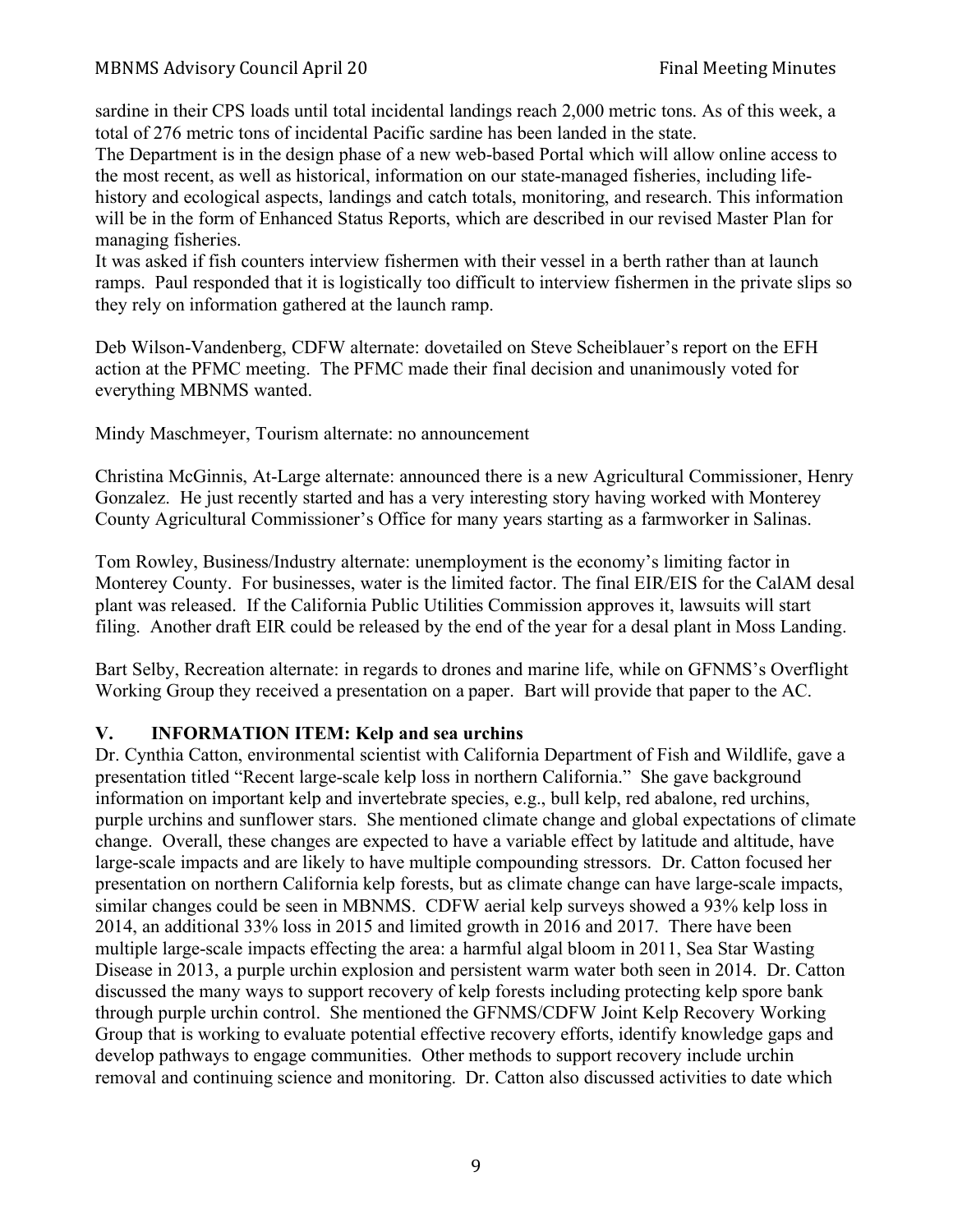### MBNMS Advisory Council April 20 Final Meeting Minutes

include a pilot study comparing purple urchin culling methods, diver effort tracking, seasonal subtidal surveys, aerial kelp surveys and kelp sport experiments.

Dan Abbott of Reef Check California gave a presentation titled "Urchin barrens along the Monterey Peninsula and in Carmel Bay." Reef Check California, a primarily volunteer run organization, has sixteen survey sites along the Monterey Peninsula and in Carmel Bay in six MPAs. These sites have been surveyed every year since 2006. The citizen scientist divers count kelp and invertebrates along six-60 square meter transects at each site. He mentioned recent disturbances (large-scale impacts) effecting the area: Sea Star Wasting Disease in 2013, warm water blob in 2014, El Niño in 2015. Following these events, Reef Check surveys show a large increase in urchin density in 2015 (which continued to increase in 2016 and 2017) leading to a decrease in giant kelp density. In 2017, eight of their sites remained as kelp forests while the other eight sites became urchin barrens.

Keith Rootsaert, Diving seat alternate and Reef Check volunteer, gave a presentation titled "Giant kelp restoration project." Keith showed aerial photos of the kelp canopies between Point Piños and Breakwater in Monterey. Kelp canopies were dense in this area in 2007 and ten years later the only remaining visible kelp was between Hopkins and Breakwater. He noted all the accessible urchin barrens are in MPAs which has led to needing a special collection permit to perform a pilot study. The pilot study will be used to develop a protocol and would inform what the threshold for urchins per square meter is while kelp is still present. Keith provided some metrics on past urchin culling and removal projects. He estimated there are approximately 2,005.7 acres of urchin barrens (over 79 million urchins) in the Monterey area. The pilot study would focus on 2.7% of that area (or 2.9% of the 79 million urchins).

Public comment:

Art Seavey, Monterey Abalone Company: Monterey Abalone Company supports the idea of research regarding urchin removal. It seems very important to be able to understand how to protect enough kelp to be able to restore kelp to our area. The MLPA placed a high priority on biodiversity. The current urchin barrens are the opposite of biodiversity, and it seems that appropriate management actions are needed.

Advisory Council Member Discussion with Panel:

The panel consisted of Dr. Cynthia Catton, Rebecca Flores-Miller of CDFW, Dan Abbott and Keith Rootsaert.

There were questions about the biology and ecology surrounding purple urchins. Urchins can live for ten to fifty years. Purple urchins have many mechanisms to make them strong competitors for food and space under stressful conditions. A recent study has shown they can be successful reproductively in acidic conditions. They can survive in warm and cold conditions. Purple urchins can also shift their diet based on what is available. Regarding migration, purple urchins are a slow-moving species. Migration is not a term generally used to describe urchins. It was asked if purple urchins would be a concern if the otter population was healthy. It was explained otters do not specialize on urchins. They are generalists that will prey on whatever gives them the caloric intake they need. Urchins are not quality food for otters.

There was discussion about management of urchins and protection of bull kelp. It was asked if the Marine Life Protection Act would allow for take of certain species under certain conditions. The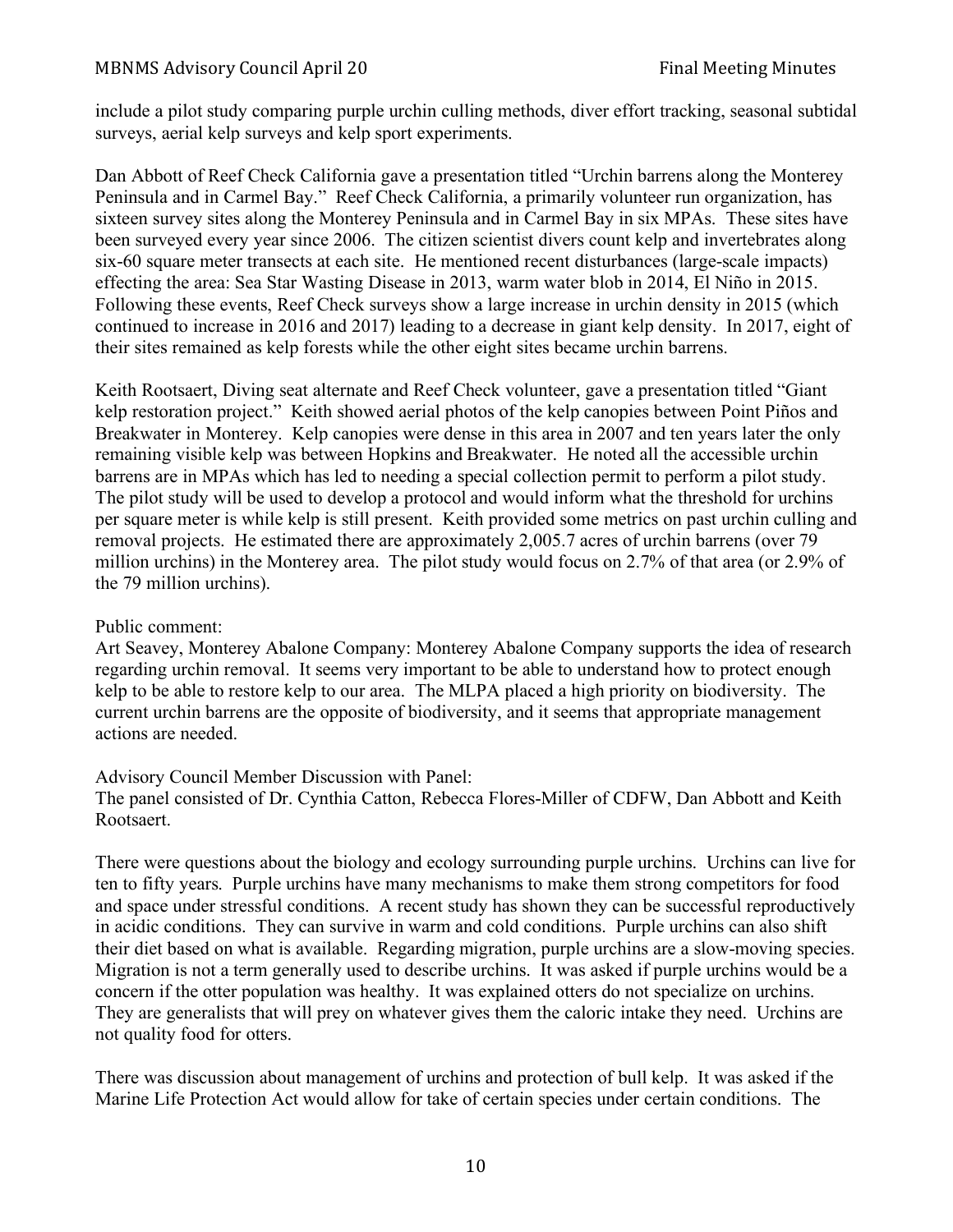MLPA does have a provision to consider scientific collection under certain conditions in MPAs. It would need to be supported with a justification of why the species would be taken in a MPA as opposed to outside a MPA. It was mentioned additional discussion is needed regarding management of kelp forest health. Threats to kelp forests are statewide but the threats differ across the state. It was asked if bull kelp could potentially be given a special status (i.e., state endangered or threatened). This has not been discussed yet. It was asked if there is a cyclic nature to kelp and if climate is exacerbating the issue. Kelp is cyclical and has a variable range but this issue is outside that range. CDFW does have a dataset available documenting the cycle of kelp. It was noted there is a difference between many urchins and an urchin barren. An urchin barren is the result of destructive grazing.

There was also discussion about other supporting studies and datasets. It was asked if CDFW was concurrently doing any studies to see the effects on fishes that would typically populate kelp forests. CDFW has been working with Rietta Hohman from GFNMS on this. In 2016, Rietta was asking that question. She looked at rockfish and benthic fish to see how they utilized kelp as a habitat. It was noted Reef Check surveys have not shown a difference between their 16 survey sites and fish presence.

# **VI. INFORMATION ITEM: Ocean acidification**

Dr. Jim Barry, senior scientist with MBARI, gave a presentation on ocean acidification and cumulative impacts to MBNMS. He began his talk with some introductory information on ecosystem services and climate change. Warming is associated with climate change. When there is more  $CO<sub>2</sub>$  in the atmosphere, temperatures are warmer. The question with global warming is not if it will happen, it's how far it will happen and what consequences we will see. In Monterey Bay, recent studies have shown increased temperatures have caused mobile species to migrate northward. Dr. Barry talked about climate change effecting coral reefs through bleaching and mineral concentrations. He mentioned historically when there has been a mass die-off of a coral reef, it is followed by a massive proliferation of life. In terms of the earth's life, the growth occurs at a rapid rate. In terms of human life, it occurs very slowly (more than 1,000,000 years). He discussed work that is being done at Sur Ridge monitoring large old corals. Researchers are watching these communities carefully to see how ocean acidification is affecting organisms already in acidic conditions. Dr. Barry also discussed a study looking at the effects of current and future upwelling on larval abalone. Expected changes in upwelling would bring up deeper, deoxygenated water that is corrosive to calcium carbonate. This water would affect the development of larval abalone and the production of their shell composed of calcium carbonate. Work is still being done on this study. Dr. Barry discussed the "warm blob" off Santa Barbara. Work there has shown significant declines in kelp, urchins and sea stars. Environmental changes are causing organism compositions to change. He ended by saying humankind has choices to make on how to care for the environment. It is important as an advisory council and members of the community to get the word out that change is occurring. Legislation supporting mitigation and/or adaptation to climate change is important.

## Public comment:

Robert Frischmuth, Communities for Sustainable Monterey County: Monterey Bay Community Power may be the quickest way to locally reduce  $CO<sub>2</sub>$ . Volunteer to be an advisor on MBCPs Community Advisory Council.

# Advisory Council Member Discussion: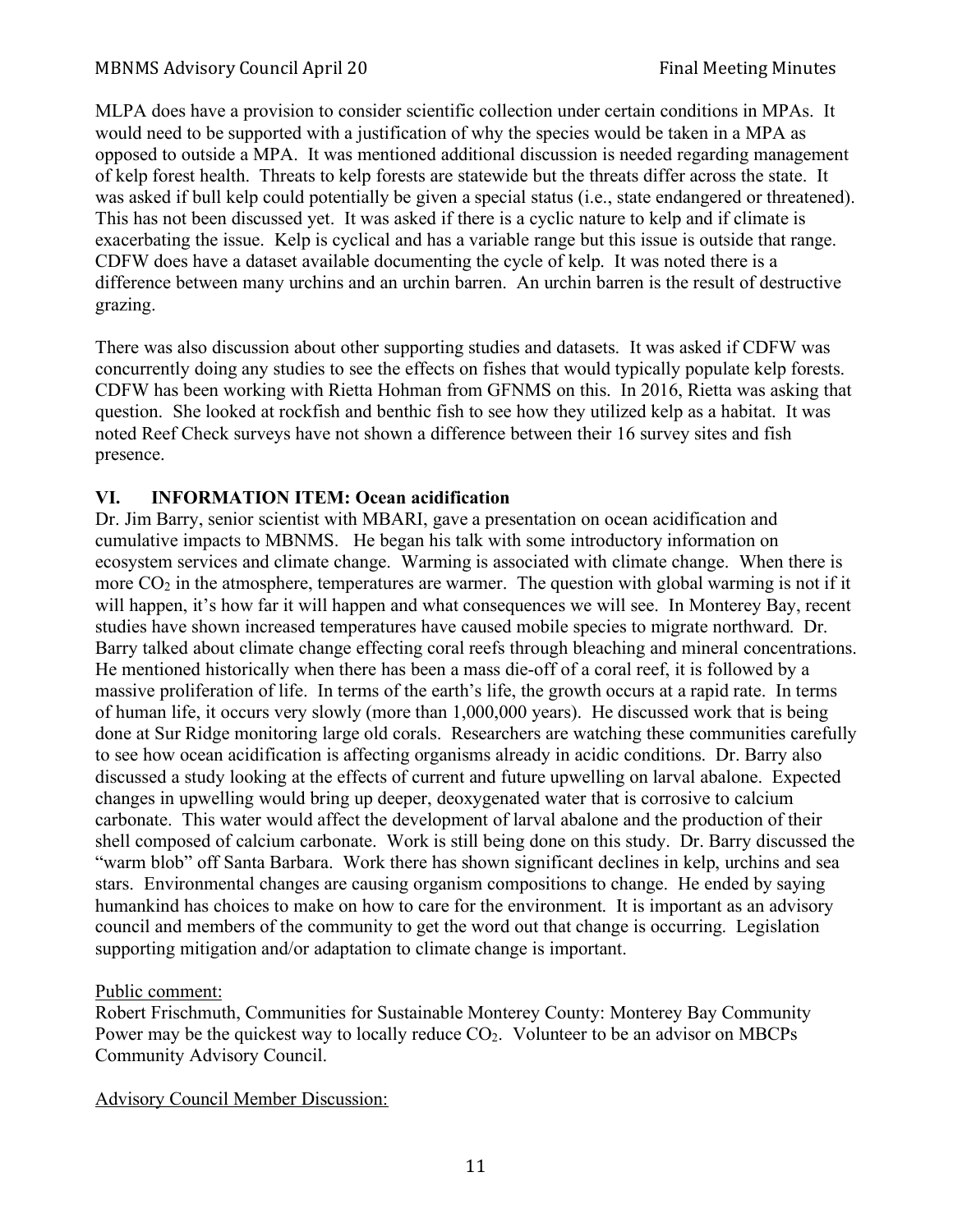There were questions regarding comparison of the Sea of Cortez to the potential future conditions of Monterey Bay. It was suggested the Sea of Cortez could be an analog for Monterey Bay's future. There were some clarifying questions regarding the "warm blob," the correlation between  $CO<sub>2</sub>$  levels and pH, nutrient runoff, and coral reef recovery. It was asked if managing kelp forests and seagrass beds could help with carbon sink and slowing the effects of ocean acidification. Mitigation efforts would act locally. The only way to really deal with ocean acidification is to get  $CO<sub>2</sub>$  out of the atmosphere and into deep-sea sediments. It was also asked what kind of action the AC can take to make a difference and mitigate the impacts. Supporting research, educating the public and voting on things that can help these problems are key ways to address climate change and ocean acidification.

It was agreed by the AC support is needed for ocean acidification research.

## **VII. STANDING ITEM: Working Group Updates**

Conservation Working Group (CWG): The CWG met last met on March 28<sup>th</sup>. We continue to explore topics of interest to determine a core focus for the next  $6 - 12$  months. Topics under discussion are Extended Producer Responsibility (EPR) and Wildlife Disturbance. In terms of EPR we are in the education process to explore want might be possible in terms of promoting EPR legislation for packaging at our local or county levels and/or at the state level. Katherine O'Dea is trying to get Allen Langdon, Director of RecycleBC, the organization that manages programs, to speak at our next meeting. In terms of Wildlife Disturbance, we are considering a project to align and coordinate messaging re: approach distances primarily for otters and pinnipeds. As part of this effort we will be reviewing the existing Responsible Wildlife Viewing Handbook to see if it has been finalized and/or needs updating.

Research Activity Panel (RAP): The Research Activity Panel met on March 9, 2018, at the Moss Landing Marine Laboratories. MLML Director Jim Harvey provided an update that included three new faculty hires: Luke Gardner as Sea Grant aquaculture specialist, Max Grand as professor of Chemical Oceanography and Amanda Kahn as professor of Invertebrate Zoology. Ross Clark presented research on small estuaries that form near the mouths of streams leading to the sanctuary. These are important nursery habitats for fish and other organisms that live in sanctuary waters, yet they tend to fall between cracks in terms of resource management. They are stressed by pollution, physical modification and manipulation of water supply. Ross recommended that future sanctuary Condition Reports include information about these sanctuary-relevant ecosystems. The RAP discussed Management Plan review and developed some options for RAP engagement dependent on the timing of the public comment period. The RAP plans to create subcommittees to review specific Action Plans, and then convene a special meeting to integrate the subcommittee reviews into a combined set of RAP comments on the Management Plan. Long-term monitoring is still an important focus of the RAP, though we realize the limitations of sanctuary support. RAP members have written proposals to outside sources to fund various components that may eventually coalesce into an integrated sanctuary monitoring structure. The Ed Ricketts Memorial Award Lecture was delivered by Steve Haddock on April 10, 2018, at the Moss Landing Marine Laboratories. Dr. Haddock received the award and provided a captivating lecture, "Beneath Pacific Tides: The wondrous glowing realm of deep-sea biodiversity." Dr. Haddock described his early career, and how his interests developed in midwater ecology, biology and bioluminescence. His research and scientific papers are known around the world and have advanced our knowledge of these bioluminescent and gelatinous animals. In February 2018, one of Dr. Haddock's photographs was issued as a US Postal Service stamp in a new collection featuring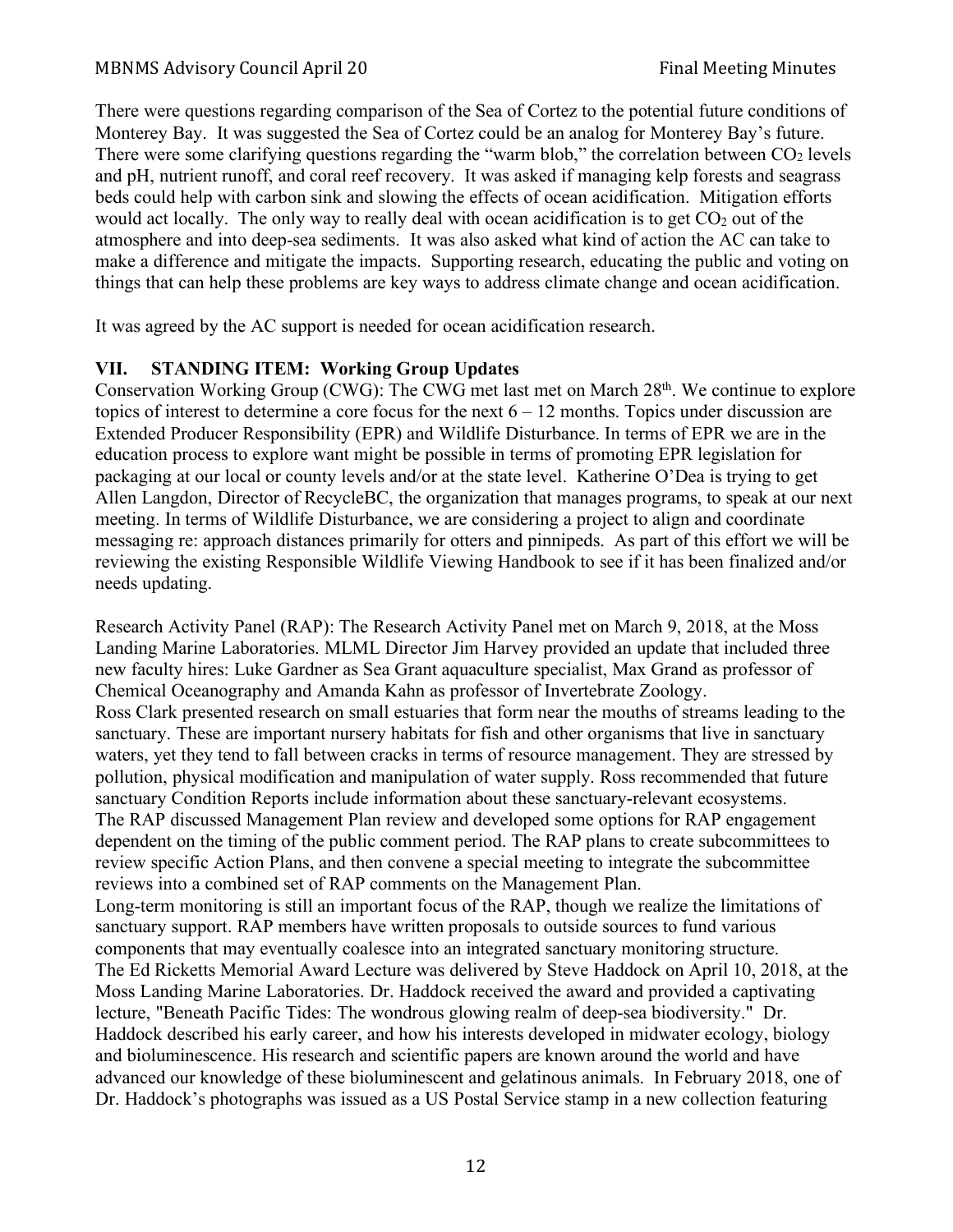bioluminescent animals. Steve's work on deep sea gelatinous zooplankton and some gorgeous photographs and video can be found here: https://www.mbari.org/haddock-steven/

Sanctuary Tourism and Recreation Working Group (STAR): The newsletter is out. The newsletter highlighted the CSUMB partnership program with the business school. Students made some changes to the Friends to the Sanctuary program. The STAR met with Lisa Uttal, MBNMS staff, on April 9<sup>th</sup> to review those changes. They also reviewed changes also from ONMS Headquarters. Prior to the next AC meeting, the AC will get a draft copy of the program for review. There may be movement at the national level to create a similar program and push it nationwide. The STAR needs to push the program to the focus businesses again for review.

## **VIII. INFORMATION ITEM: Review of MBNMS Management Plan Review Draft Action Plans**

Prior to the meeting, AC members were sent the remaining draft Action Plans and associated strategies for review. For each action plan, the action plan lead gave a brief description of the plan and took questions on each strategy.

## **Marine Spatial Planning Action Plan**

*Goal: To improve resource protection and management on select site-specific issues through the application of MSP principles.*

John H: Marine spatial planning (MSP) usually involves a lot of GIS work, not sure if that will be done by partners but I know you have qualified GIS people in house, will this plan allocate more resources to that staff?

Dawn H: doing creative financing to keep that talented staff (one staff, one contractor). Sophie and Chad are highly involved with different aspects of this action plan (AP)

John H: eight strategies in this AP and all are a little different, does there need to be a ninth strategy to integrate them all in a spatial way? A matter of finding the relationship between these strategies. Dawn H: you haven't had the benefit of seeing the introductions to each of these APs which highlights how we are going about these AP and how GIS integrates across each of these strategies Karen G: working with several partners who also have GIS experience

Steve S: think of MSP as defining boundaries and what is in and out of that boundary. I see little of that in this AP. It is mostly working with existing boundaries. You may want to think about adding conflict resolution management.

Karen G: we have many existing activities that have established boundaries. A couple potentially new ones (emerging issues) such as artificial reefs.

John H: went through the APs, with the MSP AP noted nine places where it calls out for research or monitoring. Twenty-seven overall not including the Research and Monitoring AP. Those are things not directly overlapping with things in the Research and Monitoring AP. The Research and

Monitoring AP is complicated and the research team works with other teams to help with that. The RAP noted prioritization and possibly cutting the list would be important.

Dawn H: at the end of each AP as summary table will identify if these are existing or new programs as well as identify its priority with current funding, less funding and more funding. Will help show the internal prioritization staff has done.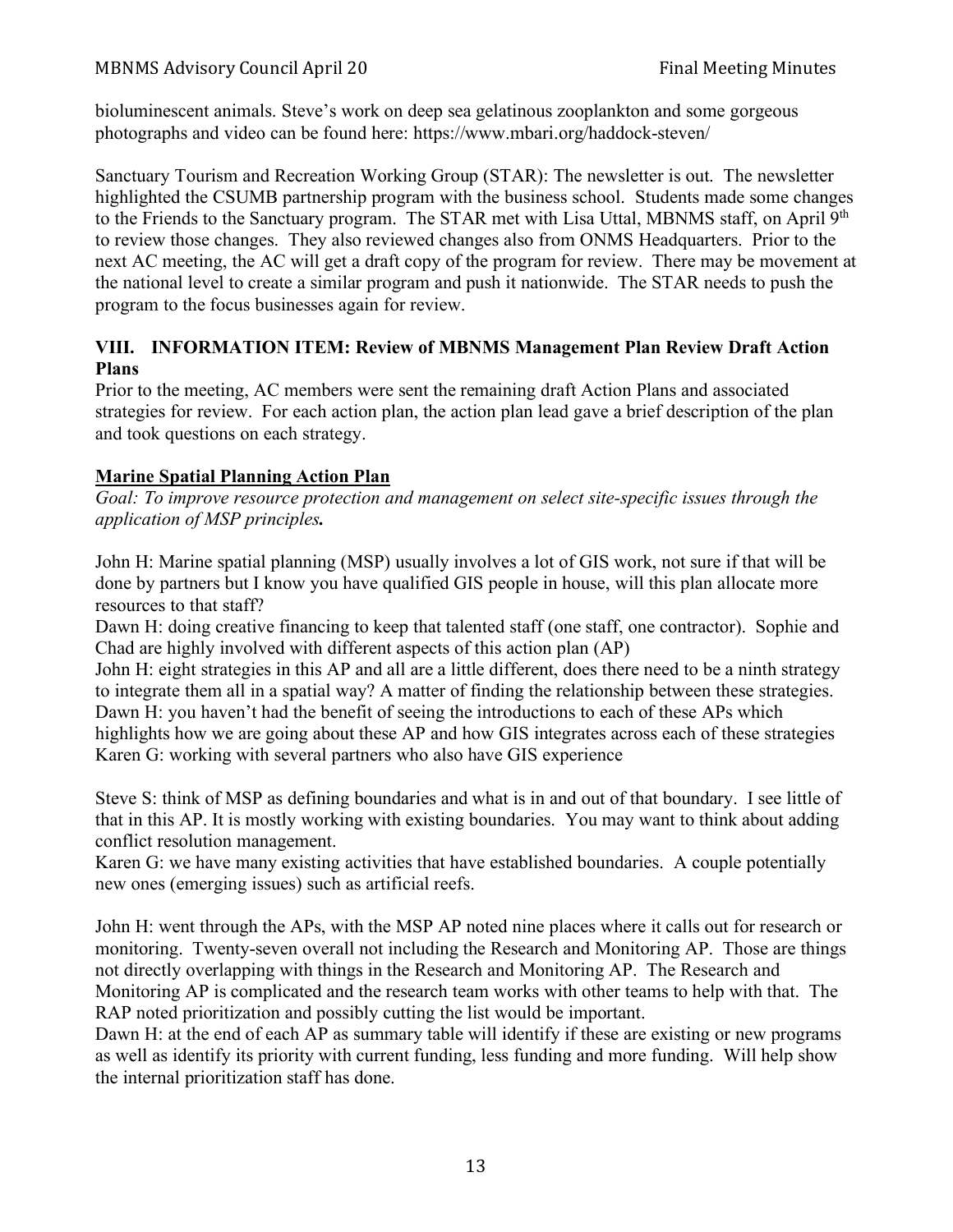Eric A: **Strategy 4: Motorized Personal Water Craft** - five zones, zone five being special ops zone, other options for marking zones…is that looking at physical options for delineating those zones? Dawn H: some challenges with zones…zones were determined and set. The challenge is a couple zones have deep buoys. Spending lots of money to keep them in place. Looking at slight adjustment in zones to align with existing buoys. Could possibly lower cost in maintaining. Anecdotally we know they are not being used. Need to assess current use. Current use is purely anecdotal. Need to look at maximizing the zones.

Steve S: **Strategy 5: Coordinate regionally, national and internationally on Marine Protected** 

**Areas** – John Armor announced there would be no new MPAs. How does that relate to Strategy 5? Dawn H: Are you referring to no-take areas?

Steve S: yes.

Karen G: this doesn't relate to Strategy 5. There are two activities under this strategy. One is "collaborate with the State of California on MPA management including research and monitoring, outreach and education, and policy and compliance related issues." MBNMS Staff will continue to do this. The second is to "explore and track new MPA related designations."

Dawn H: this is codifying existing work with research and monitoring that was not really represented in the existing management plan.

Kathy F: buoys – will there be any requirements to put lights on buoys? Seems like there are no regulations to be safer.

Dawn H: go by US Coast Guard standards. There are lights on them.

Kathy F: concerned about a system that displaces fishermen. Is this going to create any displacement?

Karen G: no

Kathy F: are there any fishermen on the working group you mentioned?

Karen G: no, the state MPA leadership team is all agencies.

Kathy F: there is no input from the industry and how they are being affected?

Karen G: there is. There is a process allowing input from many stakeholders.

Paul R: **Strategy 3: Collaborate on Fishery Management issues** – didn't that already happen? Karen G: yes, the areas were established but there is a research/monitoring piece attached to this strategy

Paul R: could you then strike the part "to modify"?

Karen G: we could do that.

Paul R: **Activity 3.3: Continue to collaborate with the Pacific Fishery Management Council and California Fish and Game Commission on fishery issues of concern.** – add National Fisheries Service and CDFW

Gary H: Strategy 2: Track and monitor vessel traffic compliance, Activity 2.3: Coordinate at a regional level on reducing the number of whale ship strikes in California sanctuaries.

– isn't it prudent to also quantify ship strikes? Karen G: that will be part of it. The entire process CINMS, CBNMS and GFNMS have been working on for the past decade…their work has helped inform a risk assessment for MBNMS. We would like to work with all three sanctuaries to mitigate ship strikes.

Katherine O: don't see called out cruise ships and potential impacts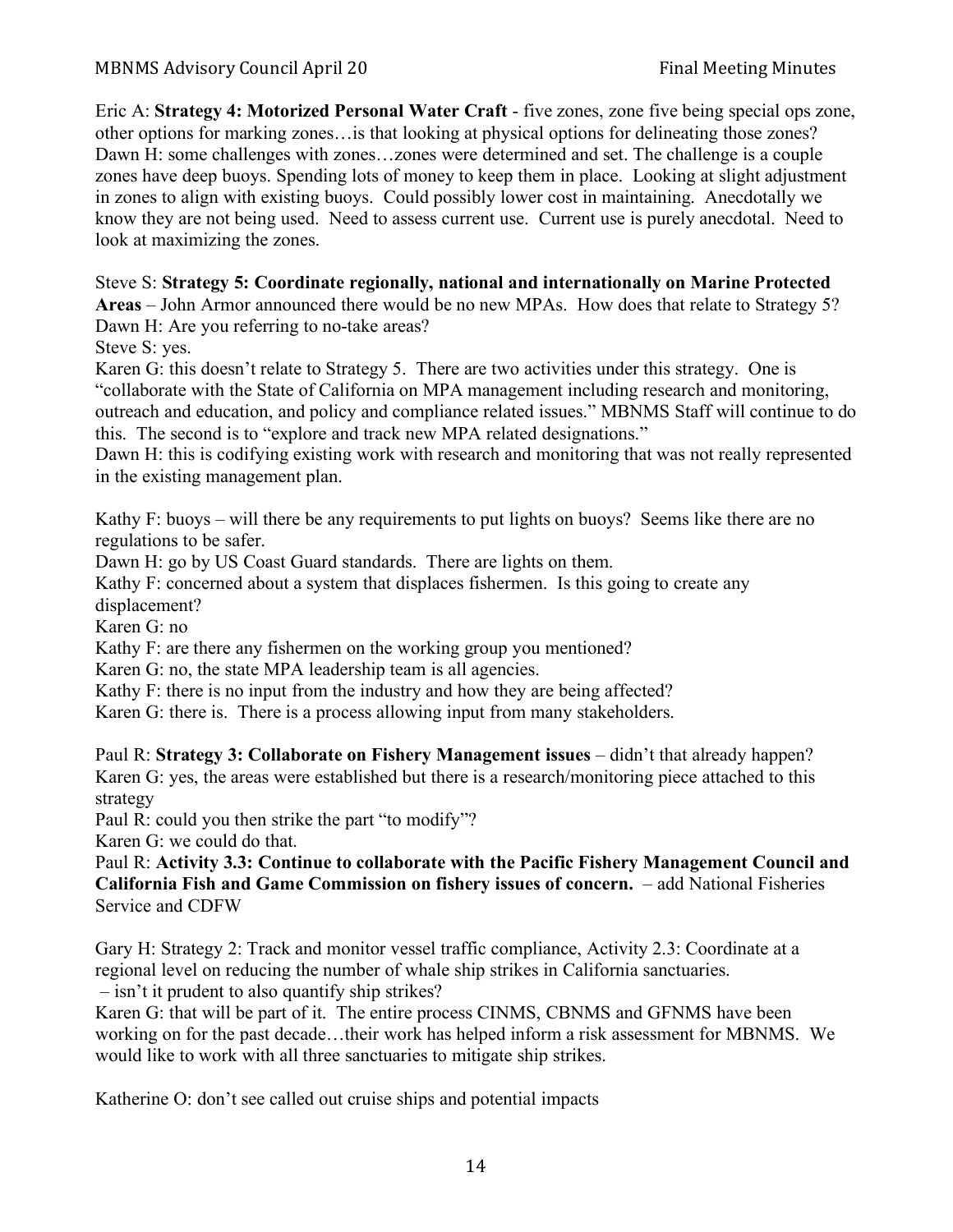### MBNMS Advisory Council April 20 Final Meeting Minutes

Karen G: cruise ships are included in the Water Quality AP or Resource Protection AP. Gary H: also, the issue is better documentation of inspections that occur by the coast guard and the sanctuary

Karen G: it is a program we have been doing for many years and we hope to continue working with the coast guard. If an issue comes up during an inspection, that is documented with enforcement. Gary H: even if nothing is found during an inspection, a report should show that nothing was found. Karen G: the Coast Guard generates that report. They are the lead on inspections. Inspections are not a sanctuary driven activity.

Gary H: **Strategy 6: Aircraft overflight, Activity 6.2: Provide outreach on overflight zones including use of drones** – shouldn't there be an issue raised about potentially regulating use of drones beyond the restricted aircraft zones?

Karen G: (this is a national issue). A working group just gave recommendations and going through clearance right now. Will find out the results. Regulation would only be mentioned in MBNMS's MP if they had jurisdiction to regulate drones and we do not at this point.

Dawn H: we can write something into WD AP related to harassment as it relates to drones.

Steve S: **Strategy 7: Track and respond to offshore wind and wave energy proposals and Strategy 8: Initiate assessment for the use of artificial reefs for recreation, restoration or other uses in MBNMS** – is it non-market and market value?

Karen G: yes, that would make sense.

Steve S: **Activity 7.2: Outline proposed guidelines for siting constraints of offshore wind and wave energy activities** – guidelines already proposed?

Dawn H: something we will be working to develop.

### **Davidson Seamount Management Zone and Sur Ridge Action Plan**

*Goal: Increase understanding of the Davidson Seamount Management Zone and Sur Ridge through characterization and ecological process studies, and develop education programs for the seamount and similar geologic features throughout the nation. This information will be used to support resource protection*

John H: hearing a lot about deep-sea mining. Does that need to be on the radar as an emerging issue? Andrew DV: our current regulations address disturbance of the seafloor. Not a problem if Davidson Seamount remains part of MBNMS.

### **Introduced Species Action Plan**

*Goal: Prevent the introduction, spread and establishment of introduced species, and to control and eradicate populations of introduced species already established in MBNMS.*

Keith R: are restoration efforts part of this AP?

Steve L: the AP mirrors the Executive Order Obama had in final months of his administration. We do not have resources outside of staff time to commit to any of these strategies. We have been working with partners for monitoring.

Gary H: is there a correlation/overlap with cruise ships...introduction of species from ballast? Steve L: that's possible but my understanding is discharge isn't ballast. It is cleaning, treated water aka gray water. It is not a shift in ballast water.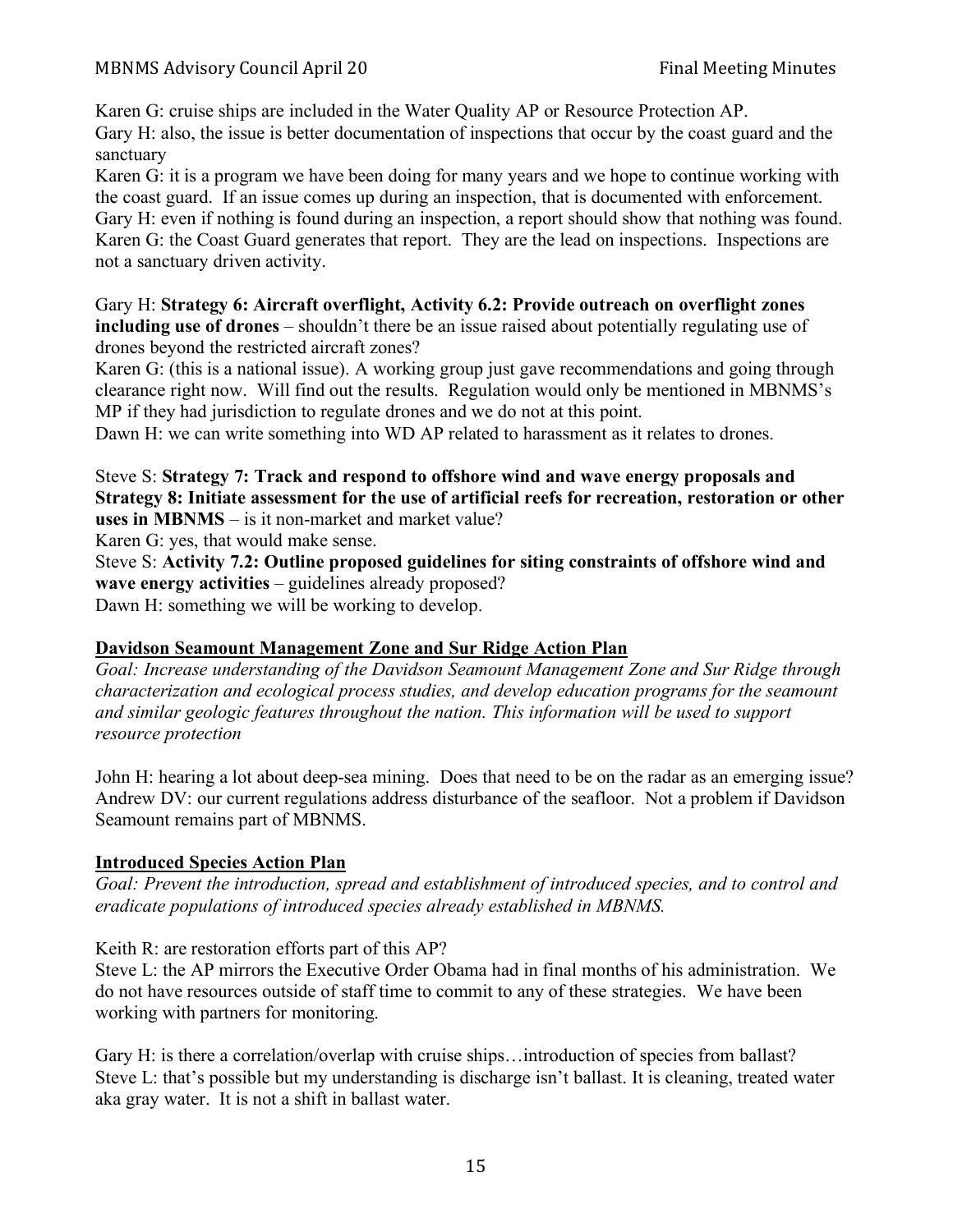Katherine O: release of ballast water is prohibited in MBNMS? Steve L: it can be released 12 miles offshore.

Paul R: introduced species vs. invasive species? Steve L: laid out definitions in AP are from Presidential EO.

Paul R: how can you have "implement eradication or control" in a plan if you are not doing it? Steve L: we can still develop a plan even if not necessarily doing the implementation ourselves

## **Water Quality Action Plan**

*Goal: Raise awareness of water quality issues in the watersheds and to improve the quality of water entering and within Monterey Bay National Marine Sanctuary*

Steve S: **Strategy 2: Understand the Land-Sea connection, Activity 2.2: Facilitate discussion and coordinate efforts to develop an integrated regional water quality monitoring program**. – appreciate the language is "facilitate discussion". There is concern around this program. Would welcome discussion on this program. Also, in regards to Condition Report, effectiveness of management practices seems you can develop better metrics what's in sanctuary but have difficult time measuring effectiveness unless have "in and out" method (inside and outside boundary) Bridget H: effectiveness – cross walking with cities and agriculture to determine was are the best practices to be employed.

Gary H: **Strategy 2: Understand the Land-Sea connection, Activity 2.5: Contribute to harmful algal bloom (HAB) research** – can you elaborate on what "contribute to HAB research" would entail?

Bridget H: with monitoring programs we collect samples for Ray Kudela labs at UCSC, they do analysis for our collections.

Gary H: **Strategy 5: Promote Public Engagement and Stewardship through Citizen Science Monitoring Programs and other WQPP efforts** – there is nothing about involving college to develop a pool of volunteers

Bridget: we do that even if it is not specifically called out.

### **Research and Monitoring Action Plan**

*Goal: The Sanctuary Research Team assesses change in species, habitats and processes, and participates in regional research and monitoring to better characterize and understand the sanctuary ecosystem. This information is used to support ecosystem management, resource protection, and education programs.*

No comments

### **Operations and Administration Action Plan**

*Goal: Increase protection of sanctuary resources by building greater public understanding, engagement, and stewardship in our highly diverse coastal communities.*

No comments